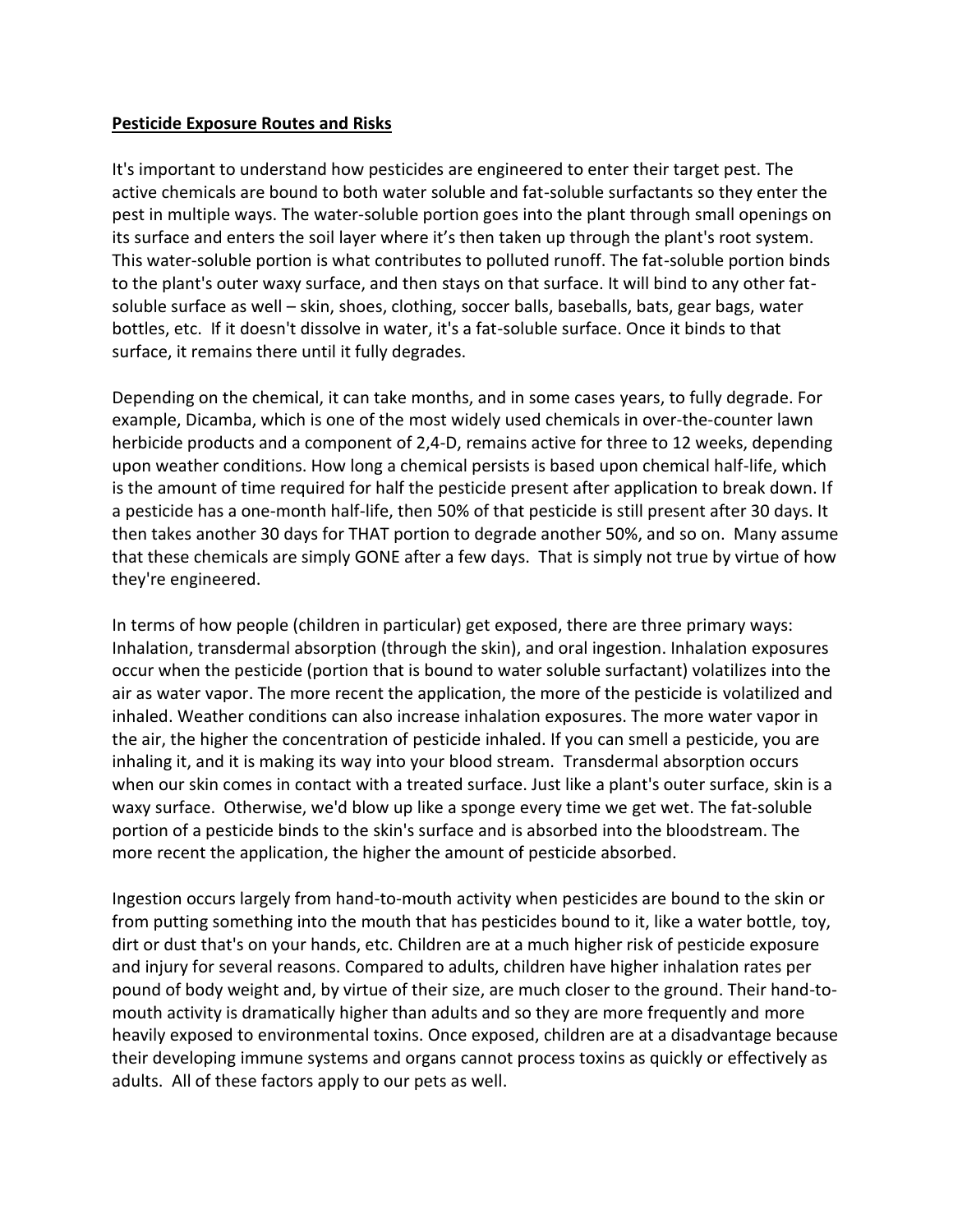There is clear, scientifically proven danger associated with repeated pesticide exposures. The following all too common scenario shows how easily and frequently children in particular get repeated exposures: A child plays on a sprayed baseball field on Monday,

absorbs/inhales/ingests the pesticides on that day. It will take his or her body upwards of two weeks to fully metabolize these toxins. The child plays on the same field five days later and gets another exposure. The child plays soccer three days later on another recently sprayed field. They play baseball the following week, etc. This results in a slow build-up of toxins in the body over time because the frequency of exposure is higher than the body's ability to fully process out the toxins. This low-level, long-term exposure is of the greatest concern and a major risk factor for increased risk of disease over time. Most recent research is showing that the smaller the exposure, the more damage it can cause because the immune system doesn't recognize it. The chemicals then act as free radicals, causing cell and gene damage. individual chemical persistence varies and the conditions under which these chemicals are supposed to degrade can vary widely. Once these chemicals make their way into the car or home, they degrade much more slowly - no direct sunlight, no water, etc., to facilitate the degradation process and why pesticide residues are often found in household dust. Consider a best-case scenario in terms of a pesticide with a very short half-life (many have half-lives of several weeks to months), and only one exposure. If an individual pesticide has a half-life of only a few days, it will be present at the application site for at least two weeks, depending upon weather conditions, and a single exposure means that it will be present in the bloodstream for at LEAST 25 days. This can be much longer in children because their systems are less developed and take even longer to process toxins. For kids who regularly play sports on treated fields or whose parents have their lawns sprayed, they are guaranteed repeated exposures. The body simply does not have enough time to process out the toxin before it gets another dose, leading to a long-term buildup in the bloodstream.

One may ask how it can be proven that pesticides directly cause these health issues. The conversation needs to be less about proof and more about risk to both the individual and wider population. Every person has their own highly individualized set of genetics as well as their own highly individualized exposures over time. Some may not be as negatively affected because their bodies can handle more pesticide exposures before genetic mutations occur that trigger disease. For people whose may already be genetically predisposed to a disease, exposures can be significantly more harmful. In fact, exposure to any toxin, pesticides included, can cause genetic and damage, disruption of normal cellular division and processes, and unregulated replication of cells. The following paper, "Pesticides and Childhood Cancer" (Environmental Health Perspectives 106, (Suppl 3), 893-908: 1998) is based on a presentation at the U.S. EPA Conference on Preventable Causes of Cancer in Children held in 1997. The paper is a thorough review of case reports or case-control studies showing links between pesticides (herbicides and insecticides) and childhood malignancies including leukemia, neuroblastoma, Wilms' tumor, soft-tissue sarcoma, Ewing's sarcoma, non-Hodgkin's lymphoma, and cancers of the brain, colorectum, and testes. The authors conclude that there is potential to prevent at least some childhood cancer by reducing or eliminating pesticide exposure. Since this 1997 report, there is a mounting body of scientific research data showing that these small exposures